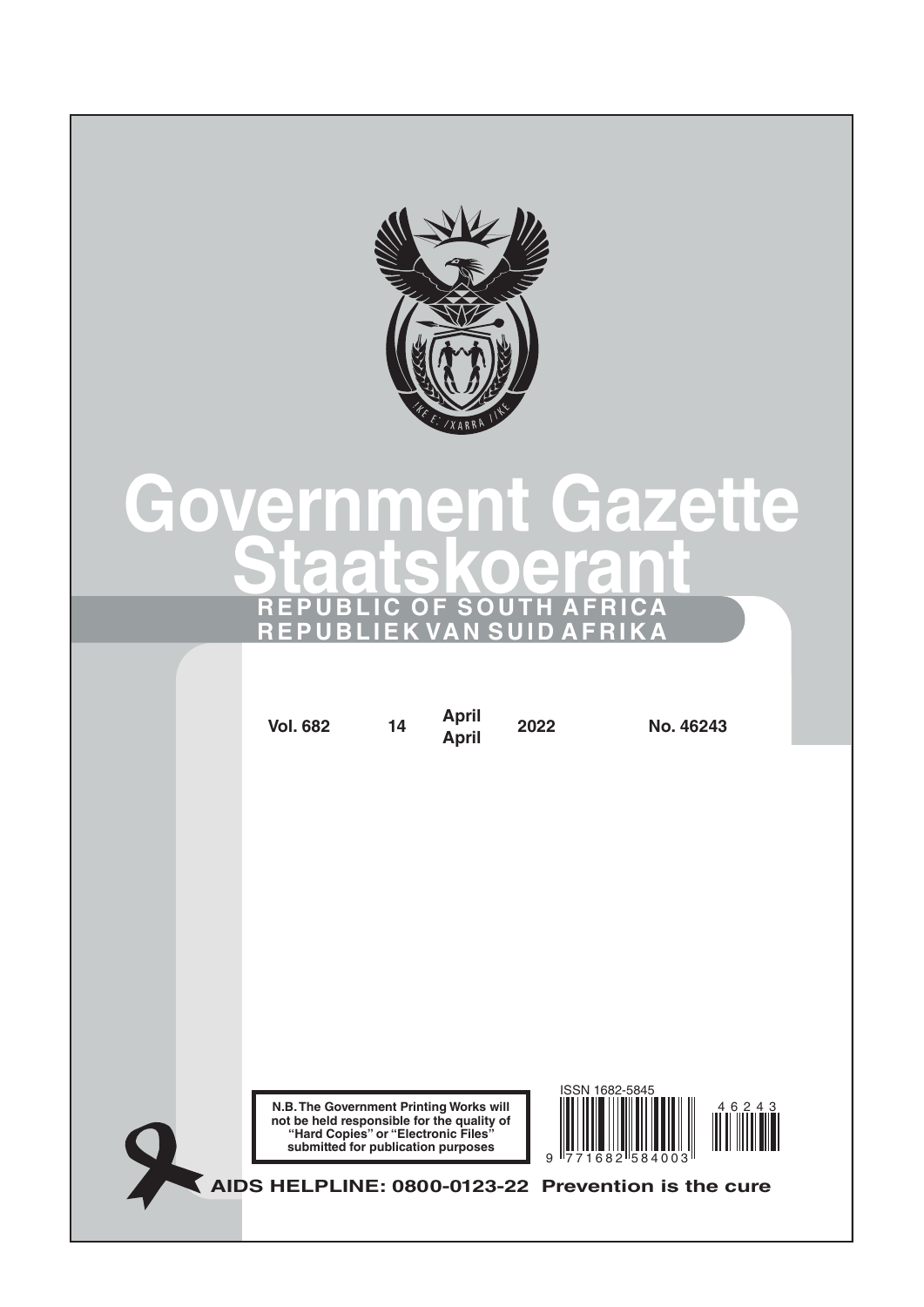## **IMPORTANT NOTICE:**

**The GovernmenT PrinTinG Works Will noT be held resPonsible for any errors ThaT miGhT occur due To The submission of incomPleTe / incorrecT / illeGible coPy.**

**no fuTure queries Will be handled in connecTion WiTh The above.**

### **Contents**

Government Notices • Goewermentskennisgewings **Health, Department of / Gesondheid, Departement van** *Page Gazette No. No. No.*

2025 National Health Act (61/2003): Extension of public comments for Health Regulations Relating to the Surveillance and Control of Notifiable Medical Conditions ........................................................................................................... 46243 3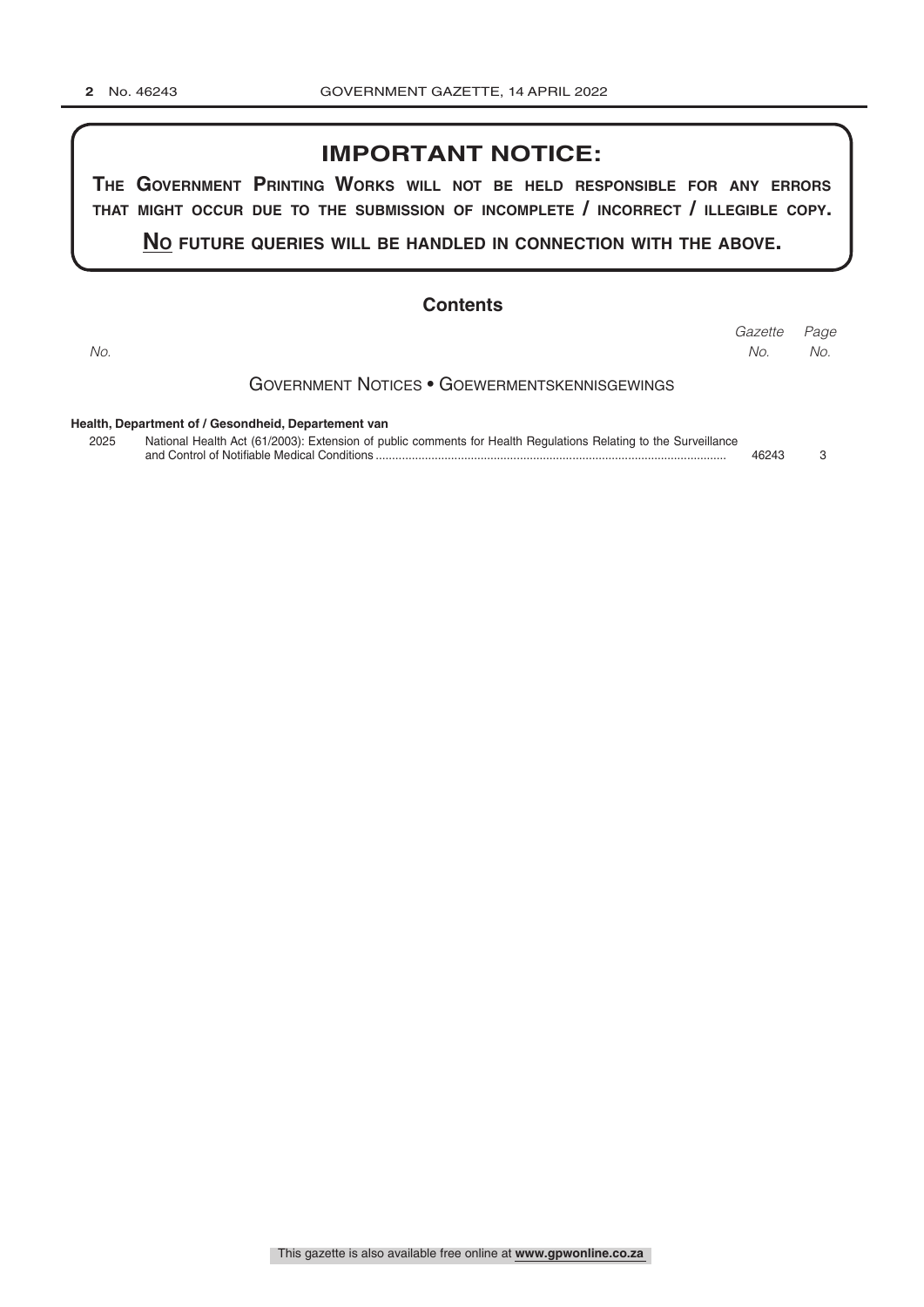## Government Notices • Goewermentskennisgewings

#### **DEPARTMENT OF HEALTH**

**NO. 2025 14 April 2022**

AN EXTENSION OF COMMENT PERIOD FOR THE REGULATIONS RELATING TO SURVEILANCE AND THE CONTROL OF NOTIFIABLE MEDICAL CONDITIONS: AMENDMENT: REGULATIONS RELATING TO PUBLIC MEASURES IN POINTS OF ENTRY; REGULATIONS RELATING TO THE MANAGEMENT OF HUMAN REMAINS AND REGULATIONS RELATING TO **ENVIRONMENTAL HEALTH** 

I, Dr M.J Phaahla, the Minister of Health, in terms of section  $90(1)(a)$ ,  $(K)$ , (i) and (w); section  $68(1)(b)$ ; of the National Health Act, 2003 (Act No.61 of 2003), and section 3(2) of the International Health regulations Act, 1974 (Act No. 28 of 1974) hereby extend the comment period for Regulations Relating to the Surveillance and Control of Notifiable Medical Conditions: Amendment, Notice No. 1877; Regulations Relating to Public Measures in Points of Entry, Notice No. 1878; Regulations Relating to the Management of Human Remains, Notice No. 1879; and Regulations Relating to Environmental Health, Notice No. 1880, all published in government gazette no. 46045 of 15 March 2002 to 24 April 2022.

Substantive comments must be sent to e-mail: legalreviews@health.gov.za or website link: https://www.health.gov.za/public-comments-on-regulations/ or send the word COMMENT to WhatsApp number: 060 012 3456 on or before 24 April 2022.

DR M.J. PHAAHLA, MP **MINISTER OF HEALTH**  $104/2022$ **DATE**